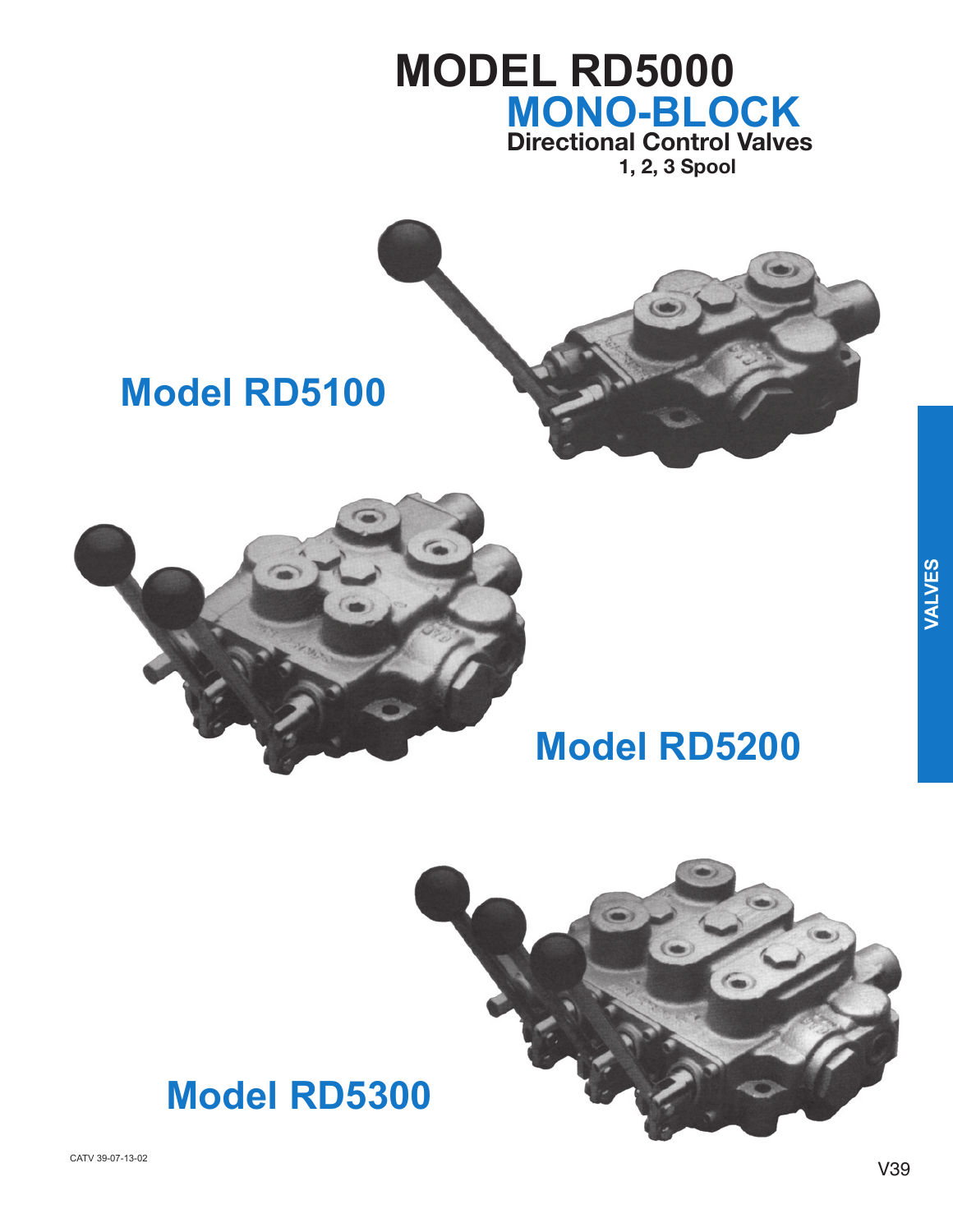## **MODEL RD5000 DIMENSIONAL DATA**



URL: www.princehyd.com . E-MAIL: prince@princehyd.com O.E.M. CUSTOMER SERVICE: (605) 235-1220 · FAX (712) 233-2181 DISTRIBUTOR CUSTOMER SERVICE: PHONE (605) 235-1220 · FAX (712) 233-2181

**VALVES VALVES**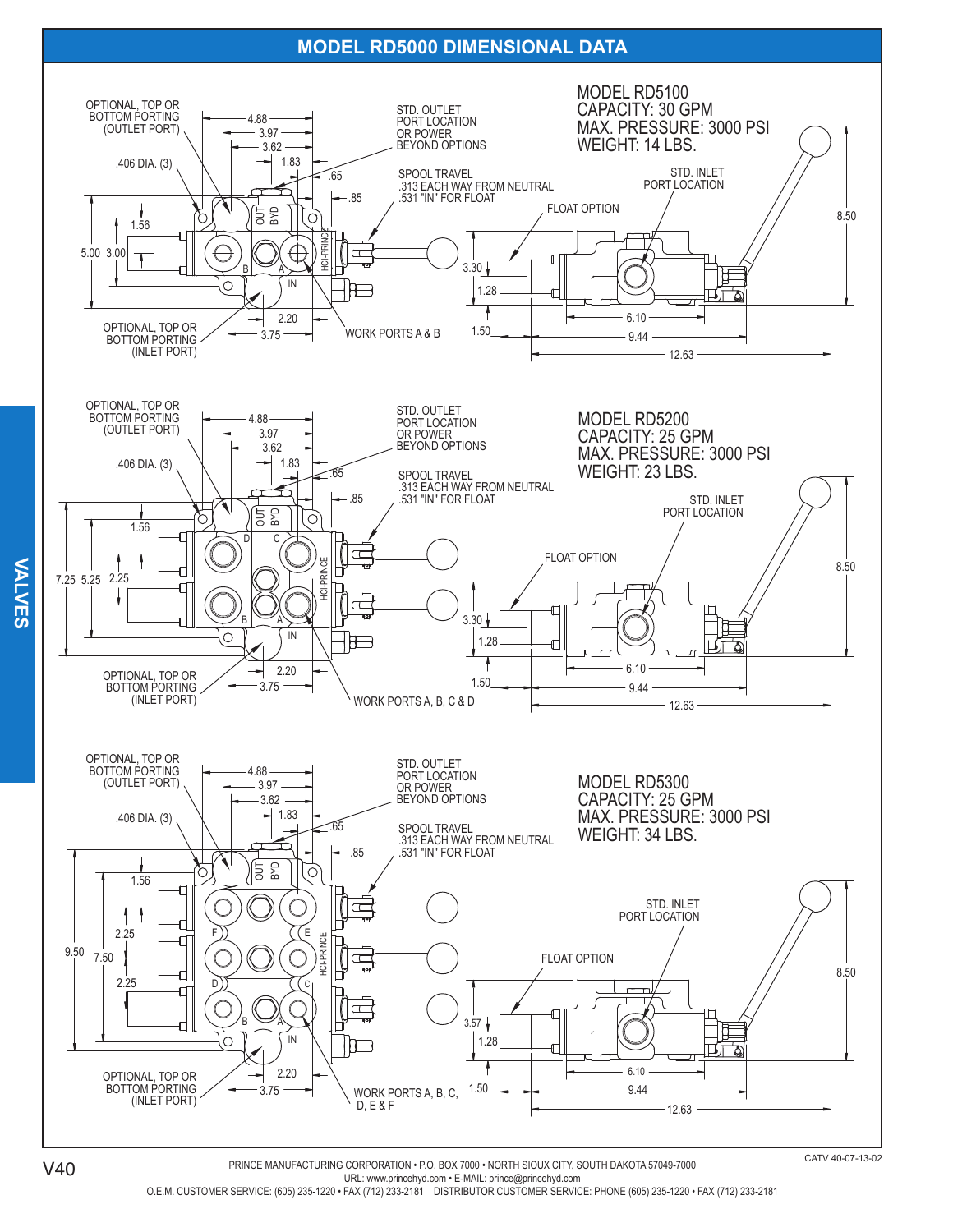## **RD5000 ORDER CODE**

## **SPECIAL VALVES AVAILABLE:**

RD5000 Mono-block Valves other than the standard models listed can be made to order. Use the order code matrix below to generate a model number that meets your requirements. Special features not listed can often be made to your specifications. A minimum order quantity may apply to special valves. Please consult your sales representative.



Fill each box with one letter or number from each column to generate a model number Note that first all spools are listed then all spool attachments.



#### \*RD532CCCAAA5A4B1-25

The last two digits are Relief pressure in hundreds Example: 25=2500 psi, all relief settings are at 10 GPM & 105°F.

\*\*\* Joystick handle will operate both spools using only one lever handle. The two spools can be operated either independently or simultaneously depending on handle movement.

<sup>0</sup> Often used with no relief. Review application.

CATV 41-03-16-03

PRINCE MANUFACTURING CORPORATION · P.O. BOX 7000 · NORTH SIOUX CITY, SOUTH DAKOTA 57049-7000 URL: www.princehyd.com . E-MAIL: prince@princehyd.com O.E.M. CUSTOMER SERVICE: (605) 235-1220 • FAX (712) 233-2181 DISTRIBUTOR CUSTOMER SERVICE: PHONE (605) 235-1220 • FAX (712) 233-2181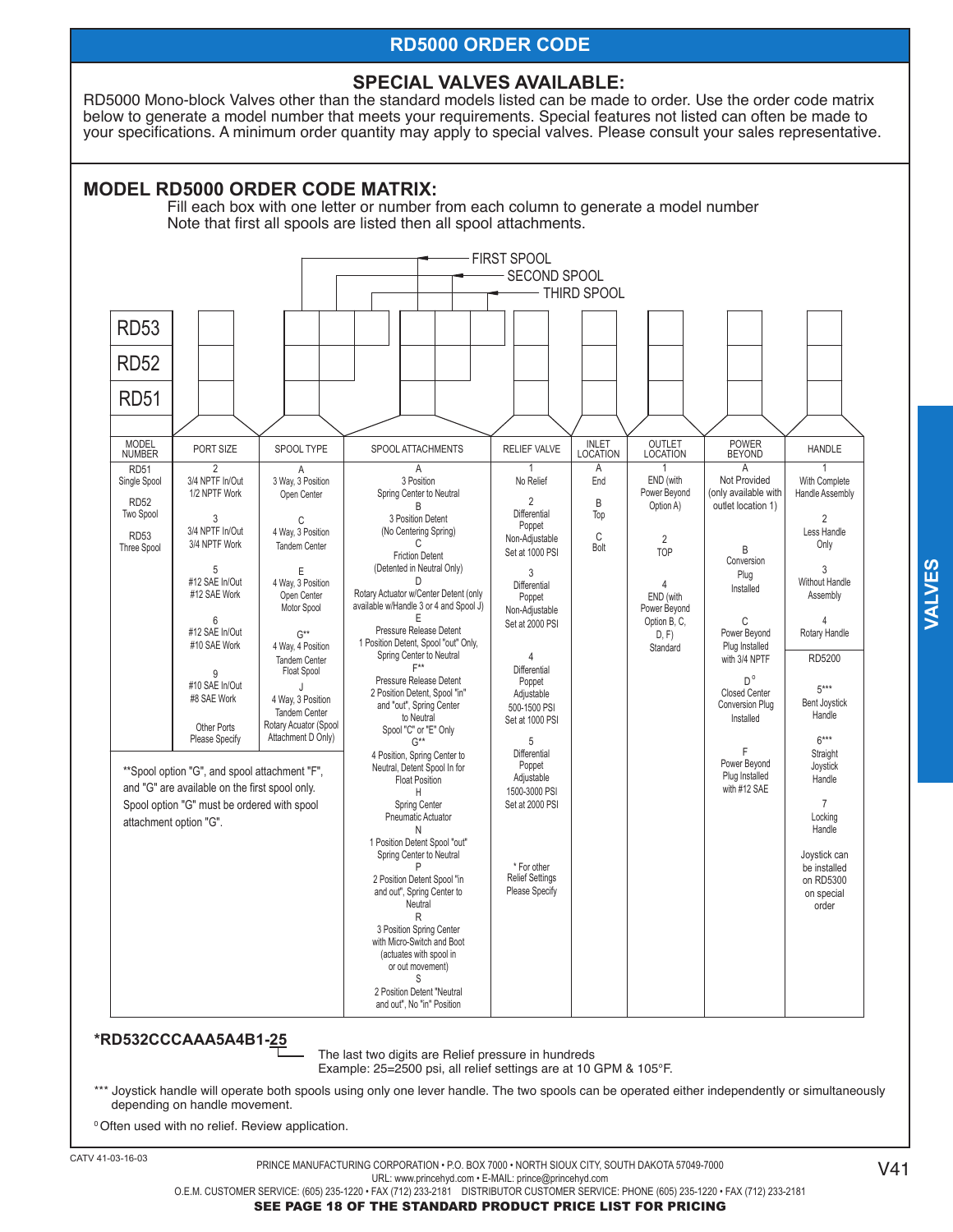## RD5000 PRESSURE DROP, RELIEF CURVE AND STANDARD FEATURES

## **STANDARD FEATURES**

- Economical monoblock construction of high tensile strength gray cast iron.
- Load check on each spool,
- Hard chrome plated spool.
- Optional 4 Position Float on 1st spool.

#### Differential poppet style relief, adjustable from 1500 to 3000 psi (also available in low pressure version adjustable from 500 to 1500 psi)

- Power beyond and closed center capability.
- \* Reversible handle.

#### **SPECIFICATIONS**

| PARALLEL CIRCUIT (RD-5200 & RD-5300)           |
|------------------------------------------------|
| MAXIMUM OPERATING PRESSURE  3000 PSI           |
| MAXIMUM OPERATING TEMPERATURE  180°F           |
| MAXIMUM TANK PORT PRESSURE  500 PSI            |
| RECOMMENDED SYSTEM FILTRATIONISO 4406 19/17/14 |
|                                                |
| 25 GPM RD5200                                  |
| 25 GPM RD5300                                  |
|                                                |
| 23 LBS RD5200                                  |
| 34 LBS RD5300                                  |

## **RD5000 RELIEF VALVE**



### **RD5100 SINGLE SPOOL VALVE PRESSURE DROP VALUES**

| <b>110 SUS OIL AT 115°F</b> |                |                                    |                      |  |  |  |  |  |
|-----------------------------|----------------|------------------------------------|----------------------|--|--|--|--|--|
|                             |                | $\Lambda$ P-PSI                    |                      |  |  |  |  |  |
| <b>FLOW</b><br>(GPM)        | <b>OUTLET</b>  | <b>INLET TO INLET TO</b><br>A OR B | A OR B<br>Ιτο ουτιετ |  |  |  |  |  |
| 5                           | $\overline{2}$ | 8                                  | 3                    |  |  |  |  |  |
| 10                          | 5              | 17                                 | 6                    |  |  |  |  |  |
| 15                          | 9              | 35                                 | 12                   |  |  |  |  |  |
| 20                          | 21             | 58                                 | 21                   |  |  |  |  |  |
| 25                          | 26             | 86                                 | 34                   |  |  |  |  |  |

#### **RD5200 TWO SPOOL VALVE PRESSURE DROP VALUES**

| 110 SUS OIL AT 115°F |                                  |                                      |                            |                               |  |  |  |  |  |  |
|----------------------|----------------------------------|--------------------------------------|----------------------------|-------------------------------|--|--|--|--|--|--|
|                      | $\Delta$ P-PSI                   |                                      |                            |                               |  |  |  |  |  |  |
| <b>FLOW</b><br>(GPM) | <b>INLET TO</b><br><b>OUTLET</b> | <b>INLET TO</b><br><b>WORK PORTS</b> | A OR B<br><b>TO OUTLET</b> | C OR D TO<br><b>TO OUTLET</b> |  |  |  |  |  |  |
| 5                    | 3                                | 11                                   | 2                          | 2                             |  |  |  |  |  |  |
| 10                   | 8                                | 22                                   | 8                          | 5                             |  |  |  |  |  |  |
| 15                   | 16                               | 38                                   | 15                         | 11                            |  |  |  |  |  |  |
| 20                   | 28                               | 57                                   | 27                         | 19                            |  |  |  |  |  |  |
| 25                   | 44                               | 83                                   | 43                         | 29                            |  |  |  |  |  |  |

## **PARALLEL CIRCUIT VALVES:**

Both the RD-5200 Two-Spool and RD-5300 Three-Spool Valves are parallel circuit valves. When any one of the spools is shifted it blocks off the open center passage thru the valve. The oil then flows into the parallel circuit core making oil available to all spools. If more than one spool is fully shifted then oil will go to the spool with the lowest pressure requirements. However, it is possible to meter the flow to the spool with the least load and power two unequal loads.

#### **RD5300 THREE SPOOL VALVE PRESSURE DROP VALUES**

|                      | <b>110 SUS OIL AT 115°F</b>      |                           |                           |                           |                            |                            |                                   |  |  |  |  |
|----------------------|----------------------------------|---------------------------|---------------------------|---------------------------|----------------------------|----------------------------|-----------------------------------|--|--|--|--|
|                      |                                  | $\triangle$ P-PSI         |                           |                           |                            |                            |                                   |  |  |  |  |
| <b>FLOW</b><br>(GPM) | <b>INLET TO</b><br><b>OUTLET</b> | <b>INLET TO</b><br>A OR B | <b>INLET TO</b><br>C OR D | <b>INLET TO</b><br>E OR F | A OR B<br><b>TO OUTLET</b> | C OR D<br><b>TO OUTLET</b> | <b>E OR F</b><br><b>TO OUTLET</b> |  |  |  |  |
| 5                    | 2                                | 9                         | 9                         | 11                        | $\overline{4}$             | 3                          | $\overline{2}$                    |  |  |  |  |
| 10                   | 10                               | 18                        | 20                        | 25                        | 14                         | 9                          | 6                                 |  |  |  |  |
| 15                   | 22                               | 33                        | 41                        | 49                        | 32                         | 22                         | 13                                |  |  |  |  |
| 20                   | 37                               | 56                        | 68                        | 78                        | 51                         | 36                         | 21                                |  |  |  |  |
| 25                   | 58                               | 83                        | 101                       | 118                       | 76                         | 55                         | 32                                |  |  |  |  |



CATV 42-07-13-02

#### PRINCE MANUFACTURING CORPORATION · P.O. BOX 7000 · NORTH SIOUX CITY, SOUTH DAKOTA 57049-7000 URL: www.princehyd.com . E-MAIL: prince@princehyd.com O.E.M. CUSTOMER SERVICE: (605) 235-1220 · FAX (712) 233-2181 DISTRIBUTOR CUSTOMER SERVICE: PHONE (605) 235-1220 · FAX (712) 233-2181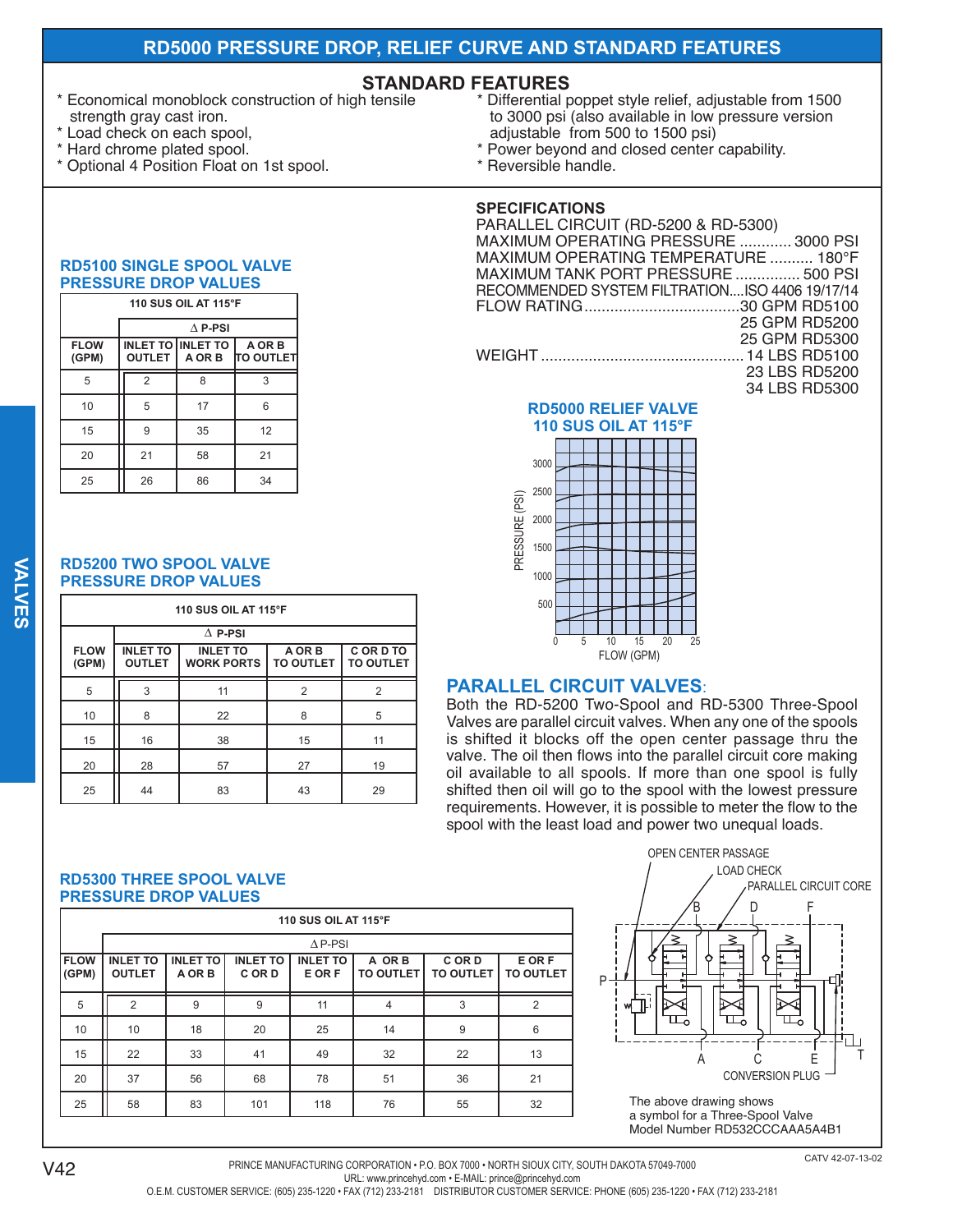## **RD5000 ORDERING INFORMATION**

**STANDARD VALVES AVAILABLE:** All standard valves have end inlet and outlet locations, power beyond conversion plug, complete handle assemblies, and adjustable differential poppet relief.

|                                    |                                    |                                   | SPOOL TYPE                                   |                                  |                                  |                            |                       |         |                                 |
|------------------------------------|------------------------------------|-----------------------------------|----------------------------------------------|----------------------------------|----------------------------------|----------------------------|-----------------------|---------|---------------------------------|
| <b>VALVE PART</b><br><b>NUMBER</b> |                                    | 1st SPOOL<br><b>CONFIGURATION</b> |                                              | 2nd SPOOL<br>CONFIG.             | 3rd SPOOL<br>CONFIG.             | <b>IN/OUT PORT</b><br>SIZE | <b>WORK PORT SIZE</b> |         |                                 |
|                                    | <b>FLOAT</b><br>SPOOL <sup>1</sup> | 3 POSITION<br>4 WAY <sup>2</sup>  | 3 POSITION<br>4 WAY<br>DETENTED <sup>3</sup> | 3 POSITION<br>4 WAY <sup>2</sup> | 3 POSITION<br>4 WAY <sup>2</sup> | #12 SAE                    | #10 SAE               | #12 SAE | <b>RELIEF</b><br><b>SETTING</b> |
| RD516GG5A4B1                       | X                                  |                                   |                                              |                                  |                                  | X                          | X                     |         | 2000 PSI @<br>10 GPM            |
| RD516CA5A4B1                       |                                    | Χ                                 |                                              |                                  |                                  | $\sf X$                    | X                     |         | 2000 PSI @<br>10 GPM            |
| RD515GG5A4B1                       | X                                  |                                   |                                              |                                  |                                  | X                          |                       | X       | 2000 PSI @<br>10 GPM            |
| RD515CA5A4B1                       |                                    | Χ                                 |                                              |                                  |                                  | $\sf X$                    |                       | Χ       | 2000 PSI @<br>10 GPM            |
| RD515CB5A4B1                       |                                    |                                   | Χ                                            |                                  |                                  | $\mathsf X$                |                       | Χ       | 2000 PSI @<br>10 GPM            |
| RD526GCGA5A4B1                     | $\times$                           |                                   |                                              | X                                |                                  | $\times$                   | X                     |         | 2000 PSI @<br>10 GPM            |
| RD526CCAA5A4B1                     |                                    | Χ                                 |                                              | X                                |                                  | $\times$                   | X                     |         | 2000 PSI @<br>10 GPM            |
| RD536GCCGAA5A4B1                   | $\chi$                             |                                   |                                              | X                                | X                                | X                          | $\sf X$               |         | 2000 PSI @<br>10 GPM            |
| RD536CCCAAA5A4B1                   |                                    | X                                 |                                              | X                                | X                                | X                          | X                     |         | 2000 PSI @<br>10 GPM            |

1. Four position, four way, tandem center, detented "in" the float position. Spring center to neutral from work positions. Work ports blocked in neutral.

2. Tandem center. Spring center to neutral from work positions. Work ports blocked in neutral.

3. Tandem center, 3 position detent. Work ports blocked in neutral.

## **MISC. AND FIELD CONVERSION KITS FOR MODEL RD-5000 VALVES**



CATV 43-07-13-02

PRINCE MANUFACTURING CORPORATION . P.O. BOX 7000 . NORTH SIOUX CITY, SOUTH DAKOTA 57049-7000 URL: www.princehyd.com . E-MAIL: prince@princehyd.com

SEE PAGE 18 & 19 OF THE STANDARD PRODUCT PRICE LIST FOR PRICING

O.E.M. CUSTOMER SERVICE: (605) 235-1220 • FAX (712) 233-2181 DISTRIBUTOR CUSTOMER SERVICE: PHONE (605) 235-1220 • FAX (712) 233-2181

**VALVES**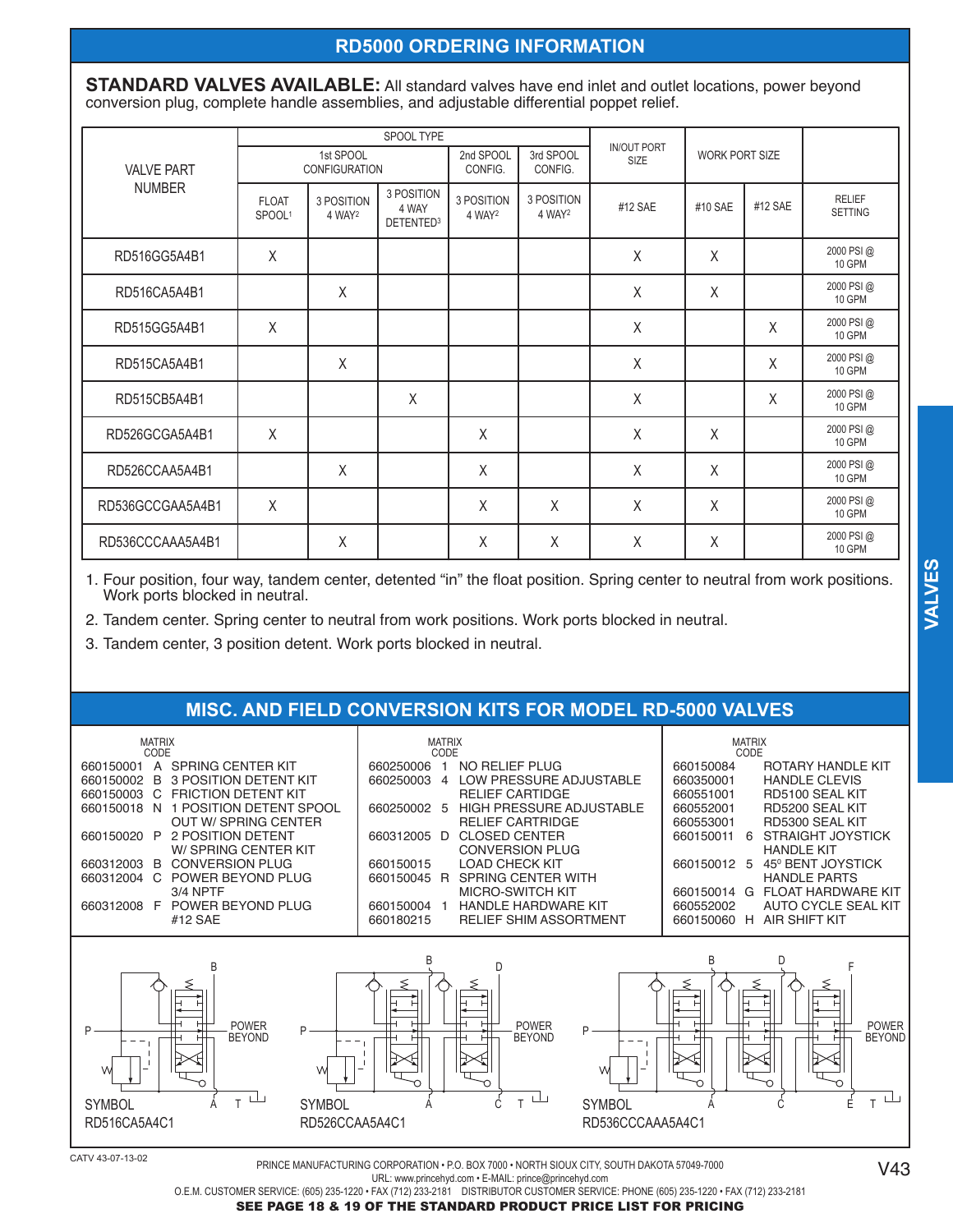## **RD-5000 SERIES STANDARD AND SPECIAL FEATURE DESCRIPTIONS**



The above drawing shows a section view of a 2-spool valve, Model RD522GCGA5A4B1. This is shown as a representative valve model. Other models will differ in appearance.

## **TWO SPOOL** "JOYSTICK" HANDLE

This handle will operate both spools using only one lever handle. The two spools can be operated either independently or simultaneously depending on handle movement.



## **LOAD CHECK:**

The load check feature is standard on all RD-5000 series valves. Each spool has a separate load check. The load check will prevent the fall of a cylinder as the spool is shifted. It also prevents the back-flow of oil from the work port to the inlet. As shown below the pump must build up enough pressure to overcome the pressure on the work port caused by the weight of the load before the cylinder can move.

Please note that the load check has nothing to do with how well the valve will hold up a cylinder with the spool in neutral. The load check is functional only when the spool is shifted.



ports of a RD-5100 Single Spool Valve.

## **OPEN CENTER APPLICATIONS:**

The Standard RD-5000 Series Valves are open center type valves. For open center valves the hydraulic oil is directed from the inlet to the outlet, or power beyond, through the open center passage when the spools are in neutral. Moving one or more spools closes off the open center passage and directs oil to the work ports.

Open center systems most often contain fixed displacement pumps. The PMC hydraulic PTO pumps are fixed displacement gear pumps. The maximum pressure in an open center system is controlled by a relief valve. The RD-5000 series valves have a built in relief valve for this purpose.

RD-5000 Series spool options A, C, E and G are all open center spools when used with power beyond options A, B, C and F.

## **CLOSED CENTER APPLICATIONS:**

RD-5000 Series Valves are available as closed center type valves. For closed center valves the oil through the open center passage is blocked when the spools are in neutral.

Closed center systems often use a variable displacement pressure compensated pump. When this type of pump is used in a closed center system the system pressure is controlled by the pressure compensator. When the spools of RD-5000 series valve are in neutral, system pressure is maintained at the inlet of the valve. For this reason a relief is normally not required or must be set at a higher pressure than the pump compensator. RD-5000 Series spool options C, E and G are converted to closed center by installing a closed center conversion plug, power beyond option D.

PLEASE NOTE that this closed center option does not provide for the drain off of standby spool leakage. This can allow a very small amount of oil to enter the work ports when in neutral.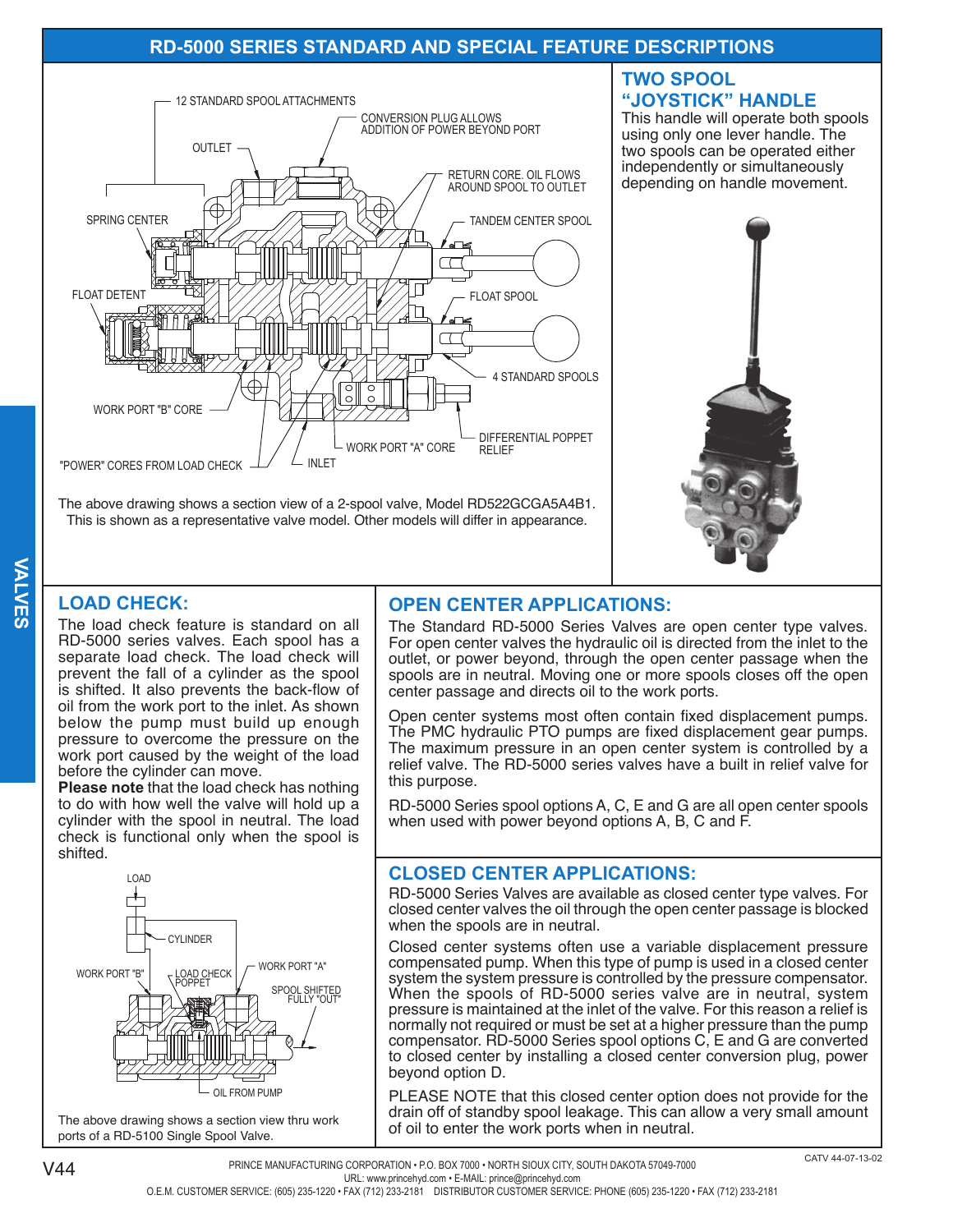## **RD-5000 SERIES SPOOL OPTIONS**

#### **3 WAY 3 POSITION OPEN CENTER OPTION A**

This spool option is used to control a single acting cylinder or a unidirectional motor. In neutral the work port is blocked and oil goes through the open center passage to the next spool of a multi-spool valve or the power beyond of a single spool valve. The "A" port is plugged for this option.



R

#### **4 WAY 3 POSITION TANDEM CENTER OPTION C**

This spool option is used to control a double acting cylinder or a reversible motor. In neutral both of the work ports are blocked and oil goes through the open center passage to the next spool of a multi-spool valve or the power beyond of a single spool valve. This is the most popular spool option and is used on most Prince standard valves.



#### **4 WAY 3 POSITION CLOSED CENTER**

This spool option is similar to spool option C above except in neutral the open center passage is blocked. This function is achieved by using spool option C with a closed center conversion plug (Power beyond option D).



L

 $P-T$ 

#### **4 WAY 3 POSITION OPEN CENTER MOTOR SPOOL OPTION E**

This spool option can be used to control a bi-rotational motor or a double acting cylinder. In neutral the work ports are open to the return. This allows a cylinder to drift or a motor to coast to a stop. In neutral the oil goes through the open center passage to the next spool of multi-spool valve or the power beyond of a single spool valve.

#### **4 WAY 3 POSITION CLOSED CENTER MOTOR SPOOL**

This option is similar to spool option E except in neutral the open center passage is blocked. This function is achieved by using spool option E with a closed center conversion plug (Power beyond option D).

#### **4 WAY 4 POSITION OPEN CENTER FLOAT SPOOL OPTION G**

This option is the same as spool option C, 4 way 3 position<br>tandem center, with an added fourth "float" position. In neutral the work ports are blocked (this will hold up a cylinder) and the oil goes through the open center passage to the next spool or power beyond. In the float position the work ports are open to the return (this will allow a cylinder to drift or "float") and the oil goes to next spool or power beyond. The float position is reached by pushing the spool as far as it will go and Is held in place by a detent. This option must be ordered with spool action option G.



 $P-T$ 

₿

P-T

## **RD-5000 SERIES SPOOL ATTACHMENT OPTIONS**

#### **3 POSITION SPRING CENTER TO NEUTRAL OPTION A**

This option has 3 positions and a spring that returns the spool to neutral when the handle is released. This option is considered standard on many Prince valve models



This option can be converted in the field to 3 position detent by ordering Kit 660150002. It can be converted to friction detent by ordering Kit 660150003.

#### **3 POSITION DETENT OPTION B**

This option provides three detented positions. The spool will remain in any of the three positions in which it is manually placed. No centering spring is provided. Note: This option does not positively lock the spool in place. Excessive vibration or shock loads may effect operation.

This option can be converted in the field to spring center by ordering Kit 660150001. It can be converted to friction detent by ordering Kit 660150003.

#### **FRICTION DETENT OPTION C**

This option provides for a detent in the neutral position only. As the spool is manually moved away from the neutral position it will be held in place by the friction of the detent balls on the detent sleeve. Note: Because the spool is held in place by friction only, excessive vibration may cause spool to move when not in the neutral detented position.

This option can be converted in the field to spring center by ordering Kit 660150001 and to 3 position detent by ordering Kit 660150002.

#### **4 POSITION SPRING CENTER TO NEUTRAL DETENT SPOOL 'IN' FOR FLOAT POSITION OPTION G**

67050000 This attachment Is used with spool option 'G'. This option provides for spring center to neutral from either work position. It also provides a 4th position, float detent. The float detent is reached by pushing the spool in as far as it will go. In the float position both work ports are open to return. This allows a cylinder 670700003 to drift or "float".

This option is available only with spool option 'G' and cannot be added to a valve in the field.

CATV 45-07-13-02



670300002 (2)

170003019 (4)

671200001

670300003

 $L$ 670500007

670500008

670500009

67050000

670700001

230009009 (4)

230009009

670300002 (2)

670700007

 $170003018(4)$ 

 $-671200002$ 

670500005



#### **PRESSURE RELEASE DETENT. DETENT SPOOL 'OUT ONLY, SPRING CENTER TO NEUTRAL OPTION E**

This option provides a pressure release detent for the spool 'Out' position. When the spool is manually placed in the detent position oil is directed to the 'B' work port (the port away from the handle). When the pressure in the 'B' port reaches a preset level the detent will release and the spool will center. The detent release pressure is factory set at 1400 psi. This pressure is adjustable from 1000 to 2000 psi. The detent release pressure is adjusted by turning the adiusting screw clockwise to increase the pressure and counter-clockwise to decrease the pressure. The spool is spring centered to neutral from the spool 'In' position. This option can be used with spool options A. C or E.



VALVES

This option can not be added to a valve in the field.

#### **PRESSURE RELEASE DETENT. DETENT SPOOL 'IN' AND 'OUT' SPRING CENTER TO NEUTRAL OPTION F**

This option is similar to option 'E' above except the pressure release detent function is on both the spool In' and 'Out' positions. This option is available on RD-5100 valve and number 1 spool of RD-5200 and **RD-5300 valves** 

This option can be used with spool options C or E. This option can not be added to a valve in the field

#### **1 POSITION DETENT SPOOL 'OUT' SPRING CENTER TO NEUTRAL**

**OPTION N** 

This option uses the same parts as option E above but is not pressure released. The handle must be manually removed from the detent position. The detent holding force is adiustable.

#### **2 POSITION DETENT SPOOL 'IN' AND 'OUT' SPRING CENTER TO NEUTRAL**

#### **OPTION P**

This option uses the same parts as option F above but is not pressure released. The handle must be manually removed from the detent position. The detent holding force is adiustable.

O.E.M. CUSTOMER SERVICE: (605) 235-1220 • FAX (712) 233-2181 DISTRIBUTOR CUSTOMER SERVICE: PHONE (605) 235-1220 • FAX (712) 233-2181





#### PRINCE MANUFACTURING CORPORATION · P.O. BOX 7000 · NORTH SIOUX CITY, SOUTH DAKOTA 57049-7000 URL: www.princehyd.com . E-MAIL: prince@princehyd.com

670700008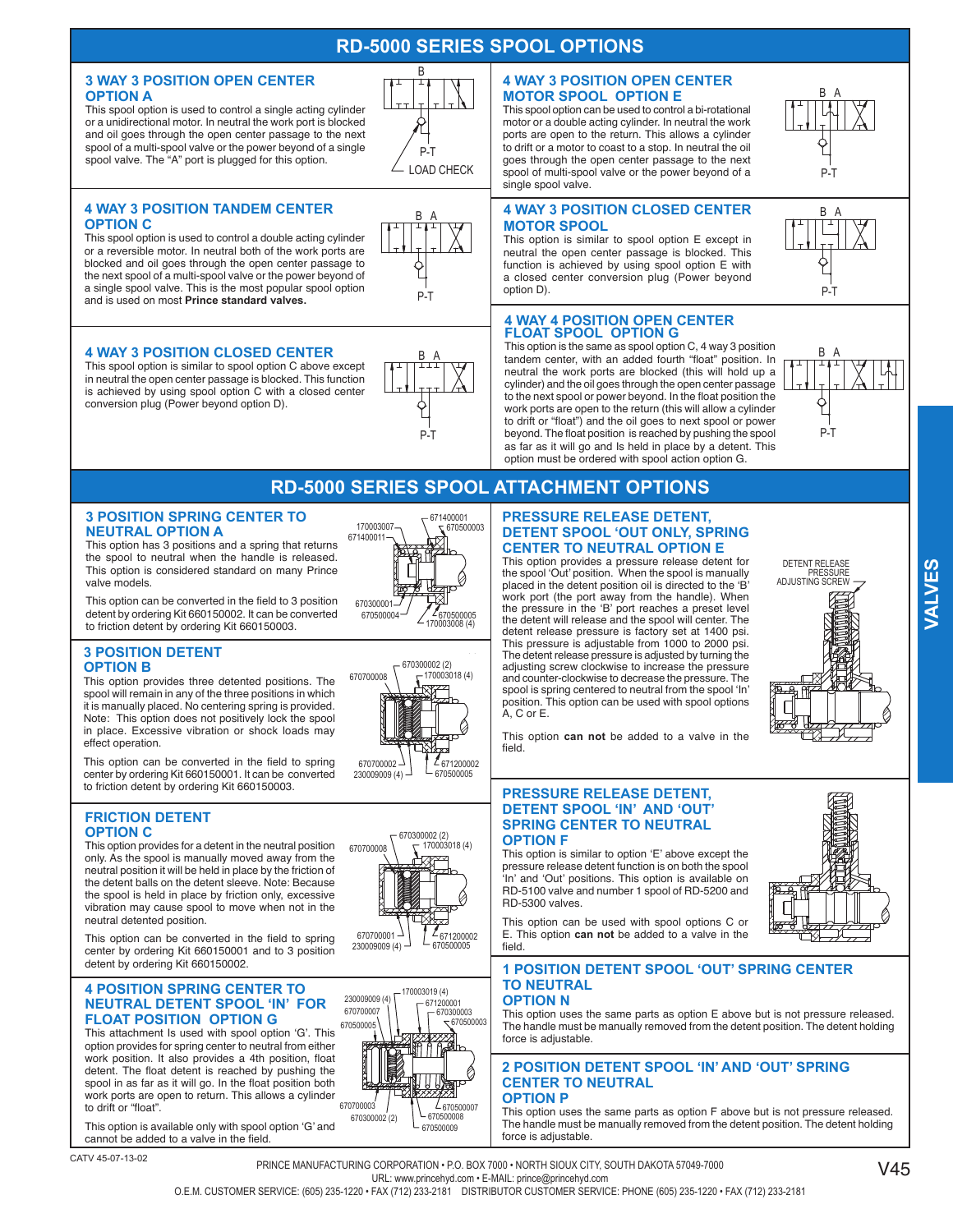## **RD-5000 SERIES POWER BEYOND OPTIONS**

#### **ROTARY ACTUATOR OPTION D**

With this option, rotating the spool approximately 90° clockwise from neutral moves the spool to the full in position, 90° counter clockwise to full out. There is a detent in the neutral position, and in this position, the spool clevis opening is approximately vertical. A handle is not included. This option cannot be added in the field.

#### **POWER BEYOND NOT PROVIDED OPTION A**

This option provides an outlet only with no provision for power beyond. This option can be used with any open center spools where there is no need for a power beyond port. The end outlet, shown at right, is considered standard but a top or bottom outlet can also be specified.

When all the valves spools are in neutral oil goes through the open center core to the outlet.

OPEN

**RETURN** 

CORE

**RETURN** 

CORE

ODEN

CORE

**CENTER** 

**RETHRN** 

CORE

END OUTLET

TO TANK)

**END OUTLET** 

TO TANK)

**IVERSION** 

(660312003)

◯

This option cannot be converted in the field to have power beyond. It also cannot be converted from open to closed center.

#### **CONVERSION PLUG INSTALLED OPTION B**

This option is similar in function to Option 'A' above except the conversion plug is installed in the power beyond location and the end outlet is relocated. This option should be used with the open center spool options and allows the valve to be converted to have power beyond function or be

converted from open to closed center. This option is considered the PMC Standard power beyond option because of the flexibility it adds to the valve.

When all the valve spools are in neutral oil goes through open center core to return core and then to outlet.

To convert a valve in the field to have power beyond, remove the conversion plug and replace it with one of the power beyond plugs listed. To convert valve to closed center, replace conversion plug with closed center plug 660312005.

#### **2 POSITION DETENT, NEUTRAL AND SPOOL OUT**

This option provides 2 detented position, neutral and spool out. The spool is prevented from going into the "spool in" position. The spool will remain in the detented position in which it is manually placed. The option does not positively lock the spool in place and excessive vibration or shock loads may affect the operation. The three position detent kit can be converted into this option by ordering part No. 671200006.

#### **POWER BEYOND PLUG INSTALLED OPTION C 3/4 NPTF POWER BEYOND PORT OPTION F #12 SAE POWER BEYOND PORT**

This option provides both an outlet and a power beyond port (also referred to as a high pressure carry over port). This allows another valve to be connected downstream. When all the spools of a RD-5000 series valve are in neutral high pressure oil can go through the open center core and out the power beyond port



OPTION C Plug No. 660312004 OPTION F Plug No. 660312008

to the inlet of downstream valve. The downstream valve only receives oil when all spools of the first valve are in neutral. This option must be used with open center spools and the outlet of valve must be connected to tank.

If the power beyond port is not used on a valve in an open center system the power beyond port must be connected to tank or the power beyond plug replaced with conversion plug 660312003.

A valve with power beyond can be converted to closed center by plugging the power beyond port or installing closed center plug 660312005.

#### **CLOSED CENTER CONVERSION PLUG INSTALLED OPTION D**

This option converts an otherwise open center valve to closed center operation. The open center core is blocked by the conversion plug. Oil cannot pass through the valve when the spools are in neutral. Closed center systems are normally associated with variable displacement pumps or any other system where the pump flow is unloaded when system pressure is reached.



Note: If the closed center plug is installed in

a valve that has a relief it may be necessary to install the no relief plug or adjust the relief pressure above the compensator setting.

Also, this closed center option does not provide for the drain off of standby spool leakage. This can allow a very small amount of oil to enter the work ports when in neutral

## **RD-5000 2 SPOOL SPECIAL APPLICATION VALVE**

### "AUTO-CYCLE" TWO SPOOL VALVE

This valve is a modified RD-5200 two spool valve that can be used to automatically cycle a hydraulic cylinder. The spools and the valve body have been modified to provide this function. Both spools have the pressure release detent spool attachment. The valve is shown connected to a cylinder in the sketch below. The "B" port is connected to the base of the cylinder. The "A" and "D" ports are tied together and connected to the rod end of the cylinder. The "C" port is plugged. At the beginning of the cycle the cylinder is fully retracted. To begin the cycle both handles are pulled back. Oil is directed to the "B" port and the cylinder will extend until it reaches the end of its stroke. At this point the pressure will build to the detent release pressure and the first spool will center to neutral. Now the oil will go through the open center core to the second spool and is directed out the "D" port to retract the cylinder. When the cylinder reaches the full retract position the pressure will build to the detent release pressure and the second spool will center to neutral. This completes the cycle. To begin the next cycle both handles are again manually pulled back. Please note this valve does not have the loadcheck feature of the standard RD5200 valve. Also the "B" port is open to tank in neutral. Maximum detent pressure setting is 2000 PSI.

#### Model Number RD525MMEE5A4B1



**VALVES**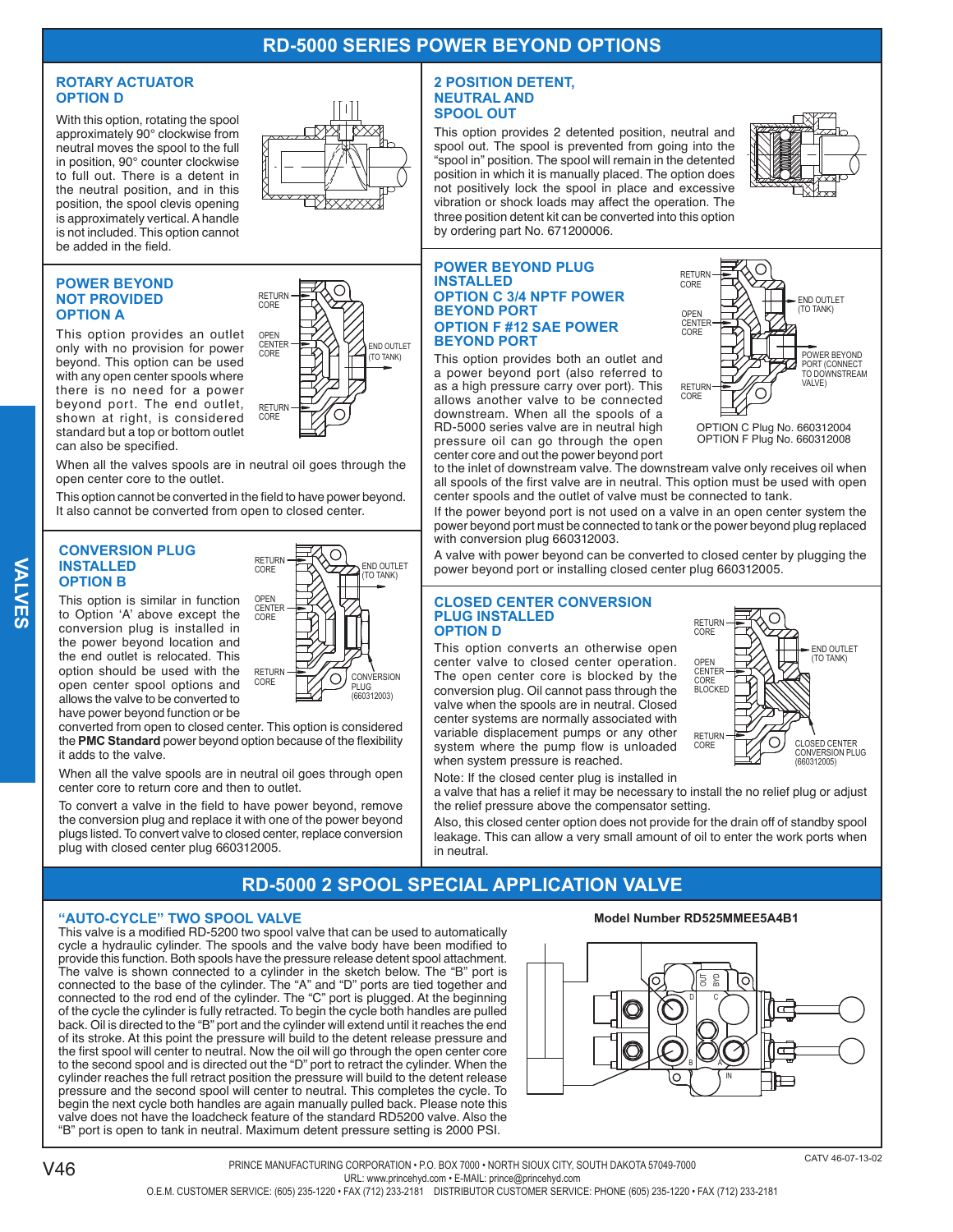## **RD5000 PROPORTIONAL OPERATOR VALVE**

z

 $\frac{8}{2}$ 

ô

## **RD5000 SERIES VALVE WITH PROPORTIONAL OPERATORS**

The RD5000 valve is available with proportional solenoid operators. The valve will allow controlled starts and stops of the work port flow as well as control of the work port flow rate over a limited metered range. Pilot pressure to initiate spool shift is provided internally by means of a pressure build-up cartridge in the power beyond port. Once the spool shift is initiated, load induced pressure is required to regulate the spool position and flow. By increasing the current through one of the solenoids, increasing pressure is applied to a spool end, causing the spool to shift against spring bias. Full spool shift is at approximately 1200 mA - 12 VDC (600 mA - 24 VDC).



The RD5000 proportional operators are typically controlled with a thumb or handle control and a PWM control module. Prince offers a small thumb control joystick (671300076) and a larger handle control joystick (671300077). A PWM control module (671300075) that can be used in conjunction with these joysticks is also offered by Prince. The control module provides a performance enhancing dither to the current. The minimum and maximum current from the module can also be set to minimize the dead band before work port flow starts and to maximize the control resolution. Additional controls are available. Please contact sales at Prince Manufacturing for additional information.

The connector on the thumb joystick is a Molex #CGRID/SL (7 male pins). The connector on the handle joystick is a Deutsch #HD14-9-16P (9 male pins). The connector on the PWM control module is a Deutsch #DT04-8P (8 male pins). A harness is needed to connect the joystick, PWM module, and coils.





.83

Handle Control Joystick

2.464

1.9

Thumb Control Joystick

4.53 PM Control Module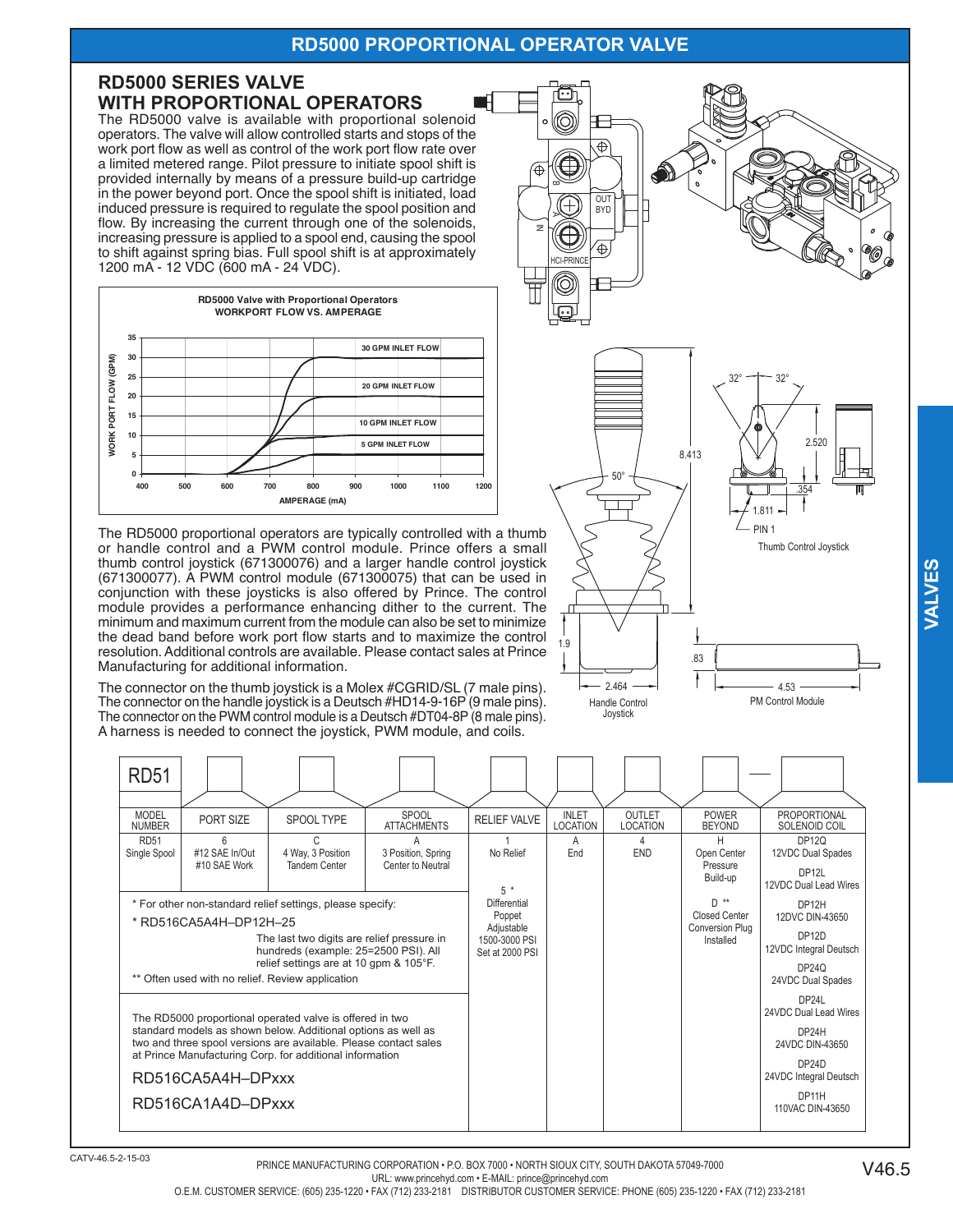## **SOLENOID OPERATED RD5000 DIRECTIONAL CONTROL VALVE**



The Solenoid Operated RD5000 Directional Control Valve allows remote electrical on-off or manual control. This feature can be installed on the RD5100, RD5200, or RD5300. It can be installed on one or all spools of the RD5200 or RD5300. This option can be purchased as kits and installed by customer. Complete valves are available special order only (min. qty. 25) Consult your sales representative.

| <b>ITEM</b> | <b>OTY</b>     | <b>PART NUMBER</b> | <b>DESCRIPTION</b>                 |
|-------------|----------------|--------------------|------------------------------------|
|             |                | 660150030          | <b>BASE ACTUATOR KIT</b>           |
| 2           | $\mathfrak{p}$ | <b>SEE CHART</b>   | SOLENOID COIL                      |
| 3           |                | 660150037          | END MANIFOLD KIT                   |
| 4           |                | 660150033          | MID SECTION MANIFOLD KIT           |
| 5           |                | 660150035          | MANIFOLD TUBE KIT (SHORT)          |
| 6           |                | 660150036          | MANIFOLD TUBE KIT (LONG)           |
| 7           |                | 660150046          | PRES. RED. MAN. KIT (MULTI-SPOOL)  |
| 8           |                | 660150047          | PRES. RED. MAN. KIT (SINGLE-SPOOL) |
| 9           |                | <b>SEE CHART</b>   | PRES. BUILD-UP CART.               |

| <b>DESCRIPTION</b>                         | <b>PART NUMBER</b> |
|--------------------------------------------|--------------------|
| PRES. BUILD-UP CART. OPEN CENTER           | 660312012          |
| PRES. BUILD-UP POWER BEYOND CART (#12 SAE) | 660312014          |
| 12 VDC LEAD WIRE COIL                      | 671302003          |
| 12 VDC DOUBLE SPADE COIL                   | 671322004          |
| <b>12 VDC WEATHER PACK</b>                 | 671302013          |
| 12 VDC DIN 43650 COIL                      | 671302002          |
| 24 VDC LEAD WIRE COIL                      | 671302007          |
| 24 VDC DOUBLE SPADE COIL                   | 671322008          |
| 24 VDC DIN 43650 COIL                      | 671302006          |
| 120 VAC CONDUIT COIL                       | 671302009          |
| 120 VAC DIN 43650 COIL                     | 671302010          |
|                                            |                    |

The Solenoid Operated RD5000 contains two, 3 way-2 position solenoid cartridge valves and a pilot operated piston attached to the main control spool. When both solenoids are de-energized both sides of the pilot piston are open to tank pressure and the spool remains spring centered. When solenoid A is energized, pilot pressure is applied to one side of the pilot piston causing the spool to shift from the neutral position to work port A. When solenoid "B" is energized, pilot pressure is applied to the other side of the pilot piston causing the spool to shift to work port "B". In cases where the pilot pressure is provided by the inlet line or #4 SAE port on valve, a "Pressure Build-Up Valve" must be installed in the outlet port. Two versions of the pressure build-up valve are offered. The open center pressure build-up valve and the power beyond pressure build-up valve. Both versions supply 150-200 PSI pilot pressure to the solenoid actuator. When remote pilot is used, the pressure build-up is not required. Because the valve is internally piloted, overcenter or light loads can be a problem. The inlet pressure must be at least 200 psi during operation. Restrictors can be added to eliminate this problem.

PRINCE MANUFACTURING CORPORATION . P.O. BOX 7000 . NORTH SIOUX CITY, SOUTH DAKOTA 57049-7000 URL: www.princehyd.com • E-MAIL: prince@princehyd.com O.E.M. CUSTOMER SERVICE: (605) 235-1220 • FAX (712) 233-2181 DISTRIBUTOR CUSTOMER SERVICE: PHONE (605) 235-1220 • FAX (712) 233-2181

 $V<sub>47</sub>$ 

SEE PAGE 19 OF THE STANDARD PRODUCT PRICE LIST FOR PRICING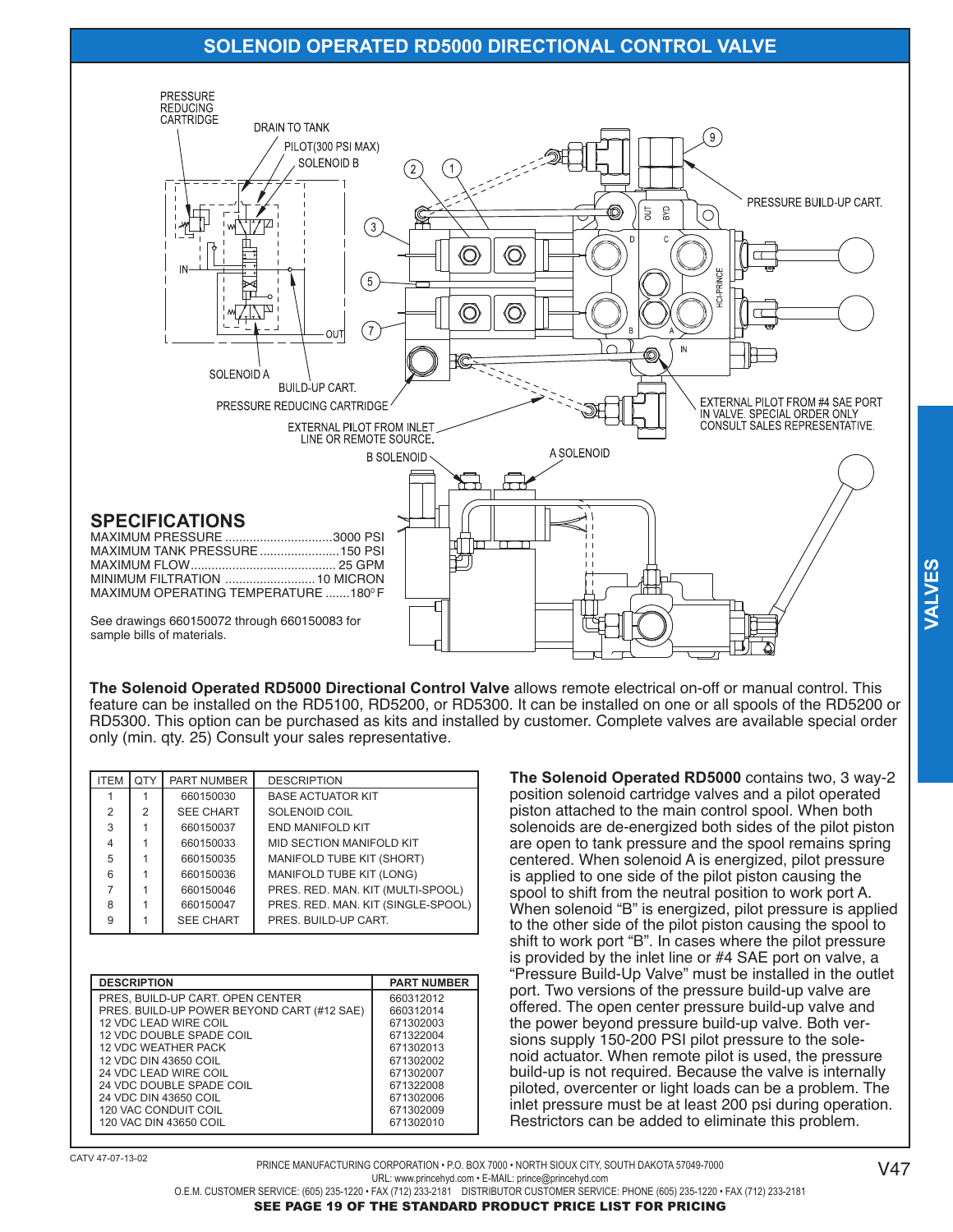## MODEL RD4100 SINGLE SPOOL MONO-BLOCK VALVE



#### **RD4100 SPECIFICATIONS**

| MAXIMUM OPERATING PRESSURE 3000 PSI  |  |
|--------------------------------------|--|
|                                      |  |
| MAXIMUM OPERATING TEMPERATURE  180°F |  |
|                                      |  |

RECOMMENDED SYSTEM FILTRATION ........ISO 4406 19/17/14 

#### **STANDARD FEATURES**

- Economical monoblock construction of high tensile strength gray cast iron
- Load check  $\ddot{\phantom{0}}$
- Hard chrome plated spool  $\bullet$
- $\ddot{\phantom{0}}$ Adjustable cartridge relief
	- Open center, closed center, and power beyond available
- $\ddot{\phantom{0}}$ For use with system flows up to 15 gpm
- $\bullet$ For use with system pressures up to 3000 PSI  $\ddot{\phantom{a}}$
- Optional top inlet & outlet port locations.

| <b>RD41</b>                                                                                |                                                                                                                     |                                                                                                                                                       |                                                                                                                                  |                                                                                                                                                                                      |                                 |                                           |                                                                                                                                                        |                                                                                                                                      |
|--------------------------------------------------------------------------------------------|---------------------------------------------------------------------------------------------------------------------|-------------------------------------------------------------------------------------------------------------------------------------------------------|----------------------------------------------------------------------------------------------------------------------------------|--------------------------------------------------------------------------------------------------------------------------------------------------------------------------------------|---------------------------------|-------------------------------------------|--------------------------------------------------------------------------------------------------------------------------------------------------------|--------------------------------------------------------------------------------------------------------------------------------------|
| <b>MODEL</b><br><b>NUMBER</b>                                                              | PORT SIZE                                                                                                           | SPOOL TYPE                                                                                                                                            | SPOOL ACTIONS                                                                                                                    | <b>RELIEF VALVE</b>                                                                                                                                                                  | <b>INLET</b><br><b>LOCATION</b> | <b>OUTLET</b><br><b>LOCATION</b>          | <b>POWER</b><br><b>BEYOND</b>                                                                                                                          | <b>HANDLE</b>                                                                                                                        |
| <b>RD41</b><br>Single Spool                                                                | #10 SAE in & out<br>#8 SAE work                                                                                     | 3 Way 3 Position<br>Tandem Center                                                                                                                     | Spring Center<br>R                                                                                                               | No Relief                                                                                                                                                                            | A<br>End<br>B                   | End<br>W/Power Beyond<br>Option A         | A<br>Not Provided                                                                                                                                      | Std. Lever Handle                                                                                                                    |
| *RD412BA5A1A1-25<br><b>RELIEF PRESSURE IN</b><br>GPM & 105°F<br><b>REVIEW APPLICATION.</b> | THE LAST TWO DIGITS ARE<br>HUNDREDS. EX: 25=2500 psi.<br>ALL RELIEFS ARE SET AT 10<br>** OFTEN USED WITH NO RELIEF. | 4 Way 3 Position<br><b>Tandem Center</b><br>4 Way 3 Position<br>Open Center<br>Motor Spool<br>4 Way 4 Position<br><b>Tandem Center</b><br>Float Spool | 3 Position<br>Detent<br>C.<br>Friction<br>Detent<br><b>Float Detent</b><br>See SVW<br>Section for<br>Additional<br>Spool Actions | Direct Acting<br>Adjustable<br>500-1500 PSI<br>Set at 1000 PSI<br>Direct Acting<br>Adjustable<br>1500-3000 PSI<br>Set at 2000 PSI<br>For other<br>relief settings<br>please specify* | Top                             | Top<br>W/Power Beyond<br>Options B, C & D | Conversion<br>Plug Installed<br>Power Beyond<br>Plug Installed<br>with #8 SAE<br>$\mathsf{D}^{**}$<br>Closed<br>Center<br>Conversion<br>Plug Installed | Less Handle Only<br>Less Complete<br>Handle Assembly<br>Tang Spool End<br>Only<br>Clevis Spool End<br>Only<br><b>Enclosed Handle</b> |

#### **STANDARD VALVES AVAILABLE:**

All standard valves have a load check, a complete lever handle assembly, and an adjustable relief, see table below for settings. For other relief settings, please specify.

|                                    |                     | SPOOL TYPE                          |                                     |                                                        | SPOOL ACTION                |                               |                                             |                                           |                                 |                                                                                              |
|------------------------------------|---------------------|-------------------------------------|-------------------------------------|--------------------------------------------------------|-----------------------------|-------------------------------|---------------------------------------------|-------------------------------------------|---------------------------------|----------------------------------------------------------------------------------------------|
| <b>VALVE PART</b><br><b>NUMBER</b> | 4 WAY<br>3 POSITION | 4 WAY<br>3 POSITION<br><b>MOTOR</b> | 4 WAY<br>4 POSITION<br><b>FLOAT</b> | <b>SPRING</b><br><b>CENTER</b><br>TO<br><b>NEUTRAL</b> | 3 POSITION<br><b>DETENT</b> | <b>FLOAT</b><br><b>DETENT</b> | <b>IN/OUT</b><br><b>PORT</b><br><b>SIZE</b> | <b>WORK</b><br><b>PORT</b><br><b>SIZE</b> | <b>RELIEF</b><br><b>SETTING</b> | <b>CONVERTIBLE</b><br><b>FROM OPEN</b><br><b>CENTER</b><br><b>TO CLOSED</b><br><b>CENTER</b> |
| RD412BA5A1A1                       | X                   |                                     |                                     | X                                                      |                             |                               | #10 SAE                                     | #8 SAE                                    | 2000 PSI<br>AT 10 GPM           | <b>NO</b>                                                                                    |
| RD412BA5A2B1                       | X                   |                                     |                                     | Χ                                                      |                             |                               | #10 SAE                                     | #8 SAE                                    | 2000 PSI<br>AT 10 GPM           | <b>YES</b>                                                                                   |
| RD412BB5A2B1                       | X                   |                                     |                                     |                                                        | X                           |                               | #10 SAE                                     | #8 SAE                                    | 2000 PSI<br>AT 10 GPM           | <b>YES</b>                                                                                   |
| RD412CA5A2B1                       |                     | X                                   |                                     | X                                                      |                             |                               | #10 SAE                                     | #8 SAE                                    | 2000 PSI<br>AT 10 GPM           | <b>YES</b>                                                                                   |
| RD412DD5A2B1                       |                     |                                     | X                                   | X                                                      |                             | X                             | #10 SAE                                     | #8 SAE                                    | 2000 PSI<br>AT 10 GPM           | <b>YES</b>                                                                                   |

**VALVES** 

URL: www.princehyd.com • E-MAIL: prince@princehyd.com O.E.M. CUSTOMER SERVICE: (605) 235-1220 · FAX (712) 233-2181 DISTRIBUTOR CUSTOMER SERVICE: PHONE (605) 235-1220 · FAX (712) 233-2181